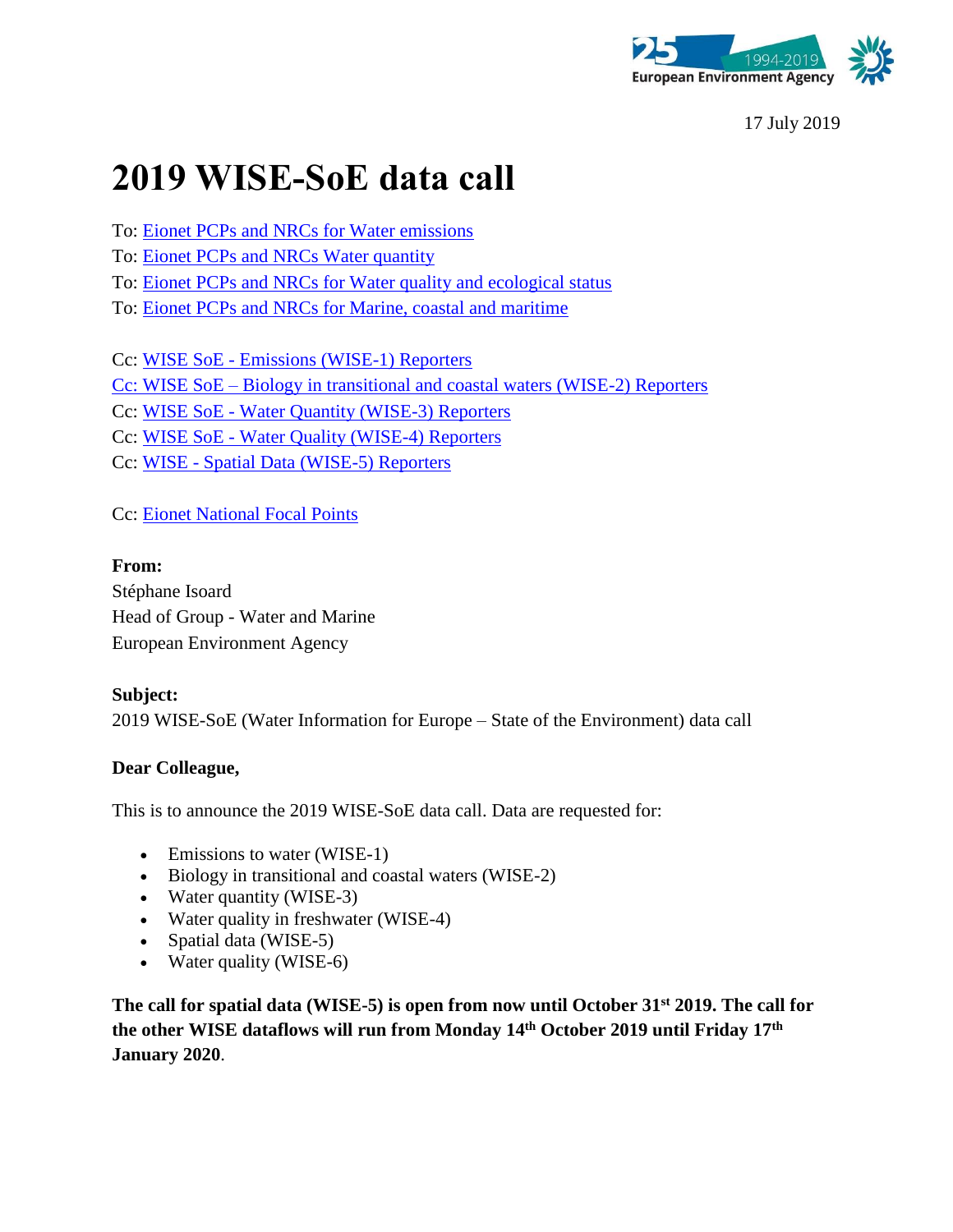

This year we are launching WISE-6 for water quality, which will be replacing WISE-4 in future years. WISE-6 has a similar structure to WISE-4 but also allows the reporting of concentrations in matrices such as biota and sediment, and with improved performance and better options for feedback on reported data. Both WISE-4 and WISE-6 will be open this year, giving reporters the option of which dataflow to report water quality data (see Figure 1). We recommend reporters use WISE-6, but please report data only once, do not duplicate reporting across both. EEA's developments on improvements in reporting and of Quality Controls (QC) and feedback information (dashboards) will be concentrated on WISE-6 water quality.

Fig. 1 Outline of the WISE-SoE dataflows in 2019



Please note that further to recent discussions, including at the June 2019 Annual Freshwater Eionet Workshop, a series of webinars are being organised to facilitate the reporting of data. The webinars will provide the opportunity to reflect about lessons learned from past data reporting exercises, to show how the data are used in EEA's products (e.g. indicators) and to demonstrate the visualisation tools that have been developed. The different steps in preparing the data set for reporting, the upload to CDR and issues related to Blockers, Errors and Warnings will be presented. Member countries are welcome to contact the EEA in case they wish to contribute to these webinars.

We will be discussing the **WISE-4 and WISE-6 dataflows during a webinar on Tuesday 17 September 10-11.30 am**. Further information will be circulated end August.

**A webinar (Webex session) for WISE-3 will also be organized in September 2019. Date and time of the Webex session will be circulated early in August**.

Under the emissions data collection (WISE-1), by comparison with the 2018 datacall, Data Providers will be requested to modify their responses to give greater clarity in relation to the details around E-PRTR data. **More details will be discussed in the** WISE-1 **webinar, planned**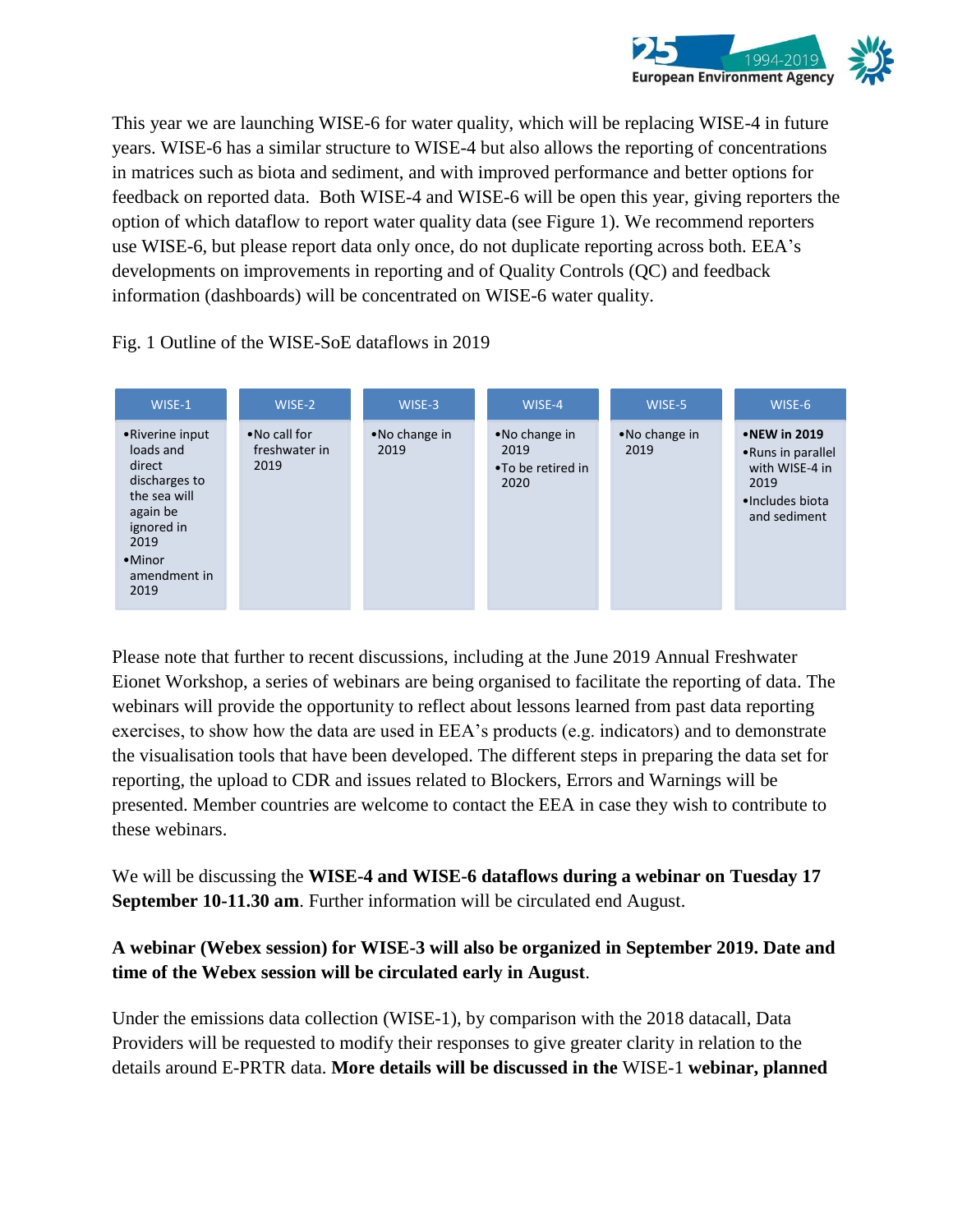

**for the afternoon of Wednesday 18 September.** The tables for riverine input loads and direct discharges to the sea will again be ignored in 2019.

The WISE-SoE - Spatial Data (WISE-5) data flow includes the spatial reference datasets following the same data models used in the WFD – RBMPs - 2016 spatial data reporting. Data Providers not reporting under the WFD are expected to report information under WISE-5. Data Providers reporting under the WFD (Member States, Norway and Iceland) may also exceptionally use WISE-5 to provide information on EIONET spatial objects not covered by the WFD reporting. Please, only upload full submissions for WISE-5, not partial datasets. Reporting of spatial data is needed well in advance of the delivery of tabular data, to ensure the information is properly recorded. This will avoid problems with automated quality control procedures, which check for the existence of site and water body identifiers. **This is the rationale for having the call for spatial data (WISE-5) open from now until October 31st 2019**.

A number of different data reporting exercises have their legal deadlines at the end of December 2019, so to improve the stability and availability of the Reportnet systems, **we ask you to report data as early as possible from now (WISE-5) to end of November 2019**. If necessary EEA may request that the WISE-SoE deliveries be interrupted or significantly reduced during December. The final feedback on any released envelope will be provided during the reporting period.

Please use the [Reporting Obligations Database \(ROD\)](http://rod.eionet.europa.eu/obligations?country=-1&id=&filter=GO&issue=15&client=3) to locate the relevant information about:

- WISE SoE [Emissions \(WISE-1\)](http://rod.eionet.europa.eu/obligations/632)
- WISE SoE [Biological data in transitional and coastal waters \(WISE-2\)](https://rod.eionet.europa.eu/obligations/630)
- WISE SoE [Water Quantity \(WISE-3\)](http://rod.eionet.europa.eu/obligations/184)
- WISE SoE [Water Quality \(WISE-4\)](http://rod.eionet.europa.eu/obligations/714)
- WISE [Spatial Data \(WISE-5\)](http://rod.eionet.europa.eu/obligations/716)
- WISE SoE [Water Quality \(WISE-6\)](http://dd.eionet.europa.eu/datasets/3363)

Note that the EEA, in accordance with its [data policy](http://www.eea.europa.eu/legal/eea-data-policy), publishes all data reported by countries, aggregated and disaggregated.

### **Reporting process**

Please contact your EIONET NFP if you require reporting permissions on a given dataflow, so that your user name is added to the authorised reporter list. Note that as a new dataflow, all reporters for WISE-6 will need to be authorised this year.

- WISE SoE [Emissions \(WISE-1\) Reporters](http://www.eionet.europa.eu/ldap-roles/?role_id=reportnet-awp-wise1-reporter)
- WISE SoE [Biology in transitional and coastal waters \(WISE-2\) Reporters](https://www.eionet.europa.eu/ldap-roles/?role_id=reportnet-awp-wise2-reporter)
- WISE SoE [Water Quantity \(WISE-3\) Reporters](http://www.eionet.europa.eu/ldap-roles/?role_id=reportnet-awp-wise3-reporter)
- WISE SoE [Water Quality \(WISE-4\) Reporters](http://www.eionet.europa.eu/ldap-roles/?role_id=reportnet-awp-wise4-reporter)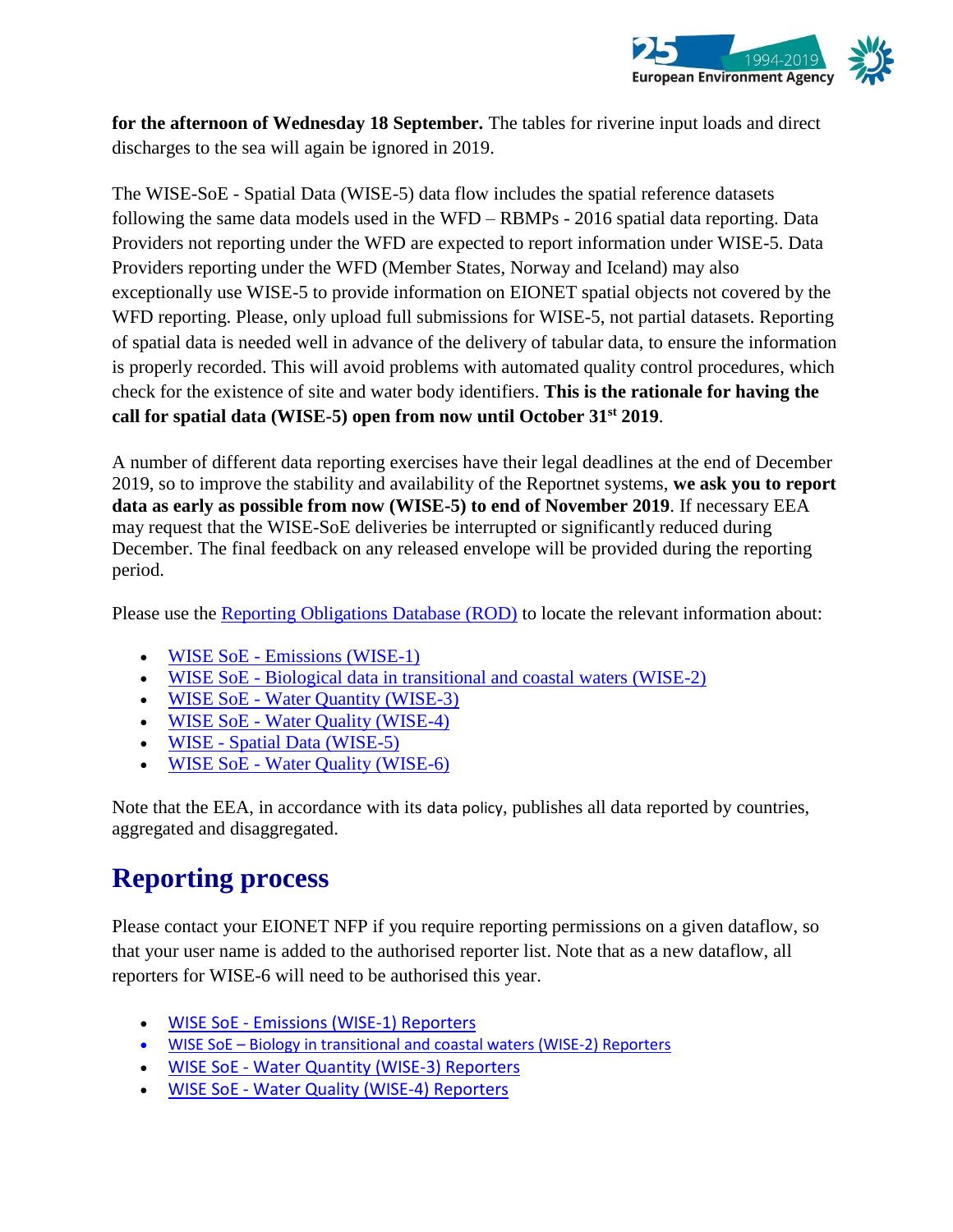

- WISE SoE [Spatial data \(WISE-5\) Reporters](http://www.eionet.europa.eu/ldap-roles/?role_id=reportnet-awp-wise5-reporter)
- WISE 6 reporters (to be updated)

Guidance documents and format conversion tools are available in the following CDR help pages:

- WISE SoE [Emissions \(WISE-1\)](http://cdr.eionet.europa.eu/help/WISE_SoE/wise1)
- WISE SoE [Biology in transitional and coastal waters \(WISE-2\)](http://cdr.eionet.europa.eu/help/WISE_SoE/wise2)
- WISE SoE [Water Quantity \(WISE-3\)](http://cdr.eionet.europa.eu/help/WISE_SoE/wise3)
- WISE SoE [Water Quality \(WISE-4\)](http://cdr.eionet.europa.eu/help/WISE_SoE/wise4)
- WISE [Spatial Data \(WISE-5\)](http://cdr.eionet.europa.eu/help/WISE_SoE/wise5)
- WISE SoE [Water Quality \(WISE-6\)](http://cdr.eionet.europa.eu/help/WISE_SoE/wise6)

Always download the latest data templates from the Data Dictionary.

EEA has during the last year updated the reported spatial data and worked on ensuring consistency between the spatial objects reported in relation to WISE - [Spatial Data \(WISE-5\)](http://cdr.eionet.europa.eu/help/WISE_SoE/wise5) and the Water Framework Directive - [River Basin Management Plans -](http://rod.eionet.europa.eu/obligations/717) 2016 Spatial data reporting. For the 2018 data call, EEA has developed a dashboard providing an overview of the spatial data reported by countries. The dashboard is available via this link [WISE\\_5\\_2019\\_DataCall.](https://tableau.discomap.eea.europa.eu/t/Wateronline/views/WISE_5_2019_DataCall/1-WhattoreportinWISE-5?) For the data call, the country pre-filled files are already in the [WISE restricted access area.](https://forum.eionet.europa.eu/x_wise-reporting/library/restricted_distribution/) There is also a document explaining How to use the EIONET prefilled [shapefiles to report under WISE-5.](http://cdr.eionet.europa.eu/help/WISE_SoE/wise5/WISE_EIONET_SpatialDataSets_InternalVersion.pdf)

Data files should be uploaded to the [Central Data Repository \(CDR\).](http://cdr.eionet.europa.eu/)

The following file formats are accepted:

- Microsoft EXCEL files (**XLS or XLSX**) Accepted in WISE-1, WISE-2, WISE-3, WISE-4 and WISE-6. Always use the conversion tool to export large spreadsheet files to XML. Please read the reporting guidance document for further information.
- **XML** files XML files can be uploaded directly to the CDR envelopes. This includes INSPIRE compliant metadata files delivered under WISE-5.
- **Shapefiles** (WISE-5 only) It is not possible to upload shapefiles directly to CDR envelopes. Always use the conversion tool to export to GML format. (available in [WISE-](http://cdr.eionet.europa.eu/help/WISE_SoE/wise5)[5 CDR help page\)](http://cdr.eionet.europa.eu/help/WISE_SoE/wise5).
- **GML** files (WISE-5 only) GML files can be uploaded directly to CDR envelopes.
- **PDF** files Generic information, such as methodological information, can be provided using PDF files. Please be aware that such information will not be harvested or integrated in the European datasets.

You may use [CDRSandbox](http://cdrsandbox.eionet.europa.eu/) to test your data. Please test with small files, so that you can detect structural errors and identify frequent QC errors. Small EXCEL files can be uploaded directly (and automatically converted by the Reportnet systems), which provides a faster way to test and improve the quality of your delivery.

If your data delivery was released and technically accepted, you may still deliver additional data (or correct the data that was previously delivered) by creating a new envelope. Please note that